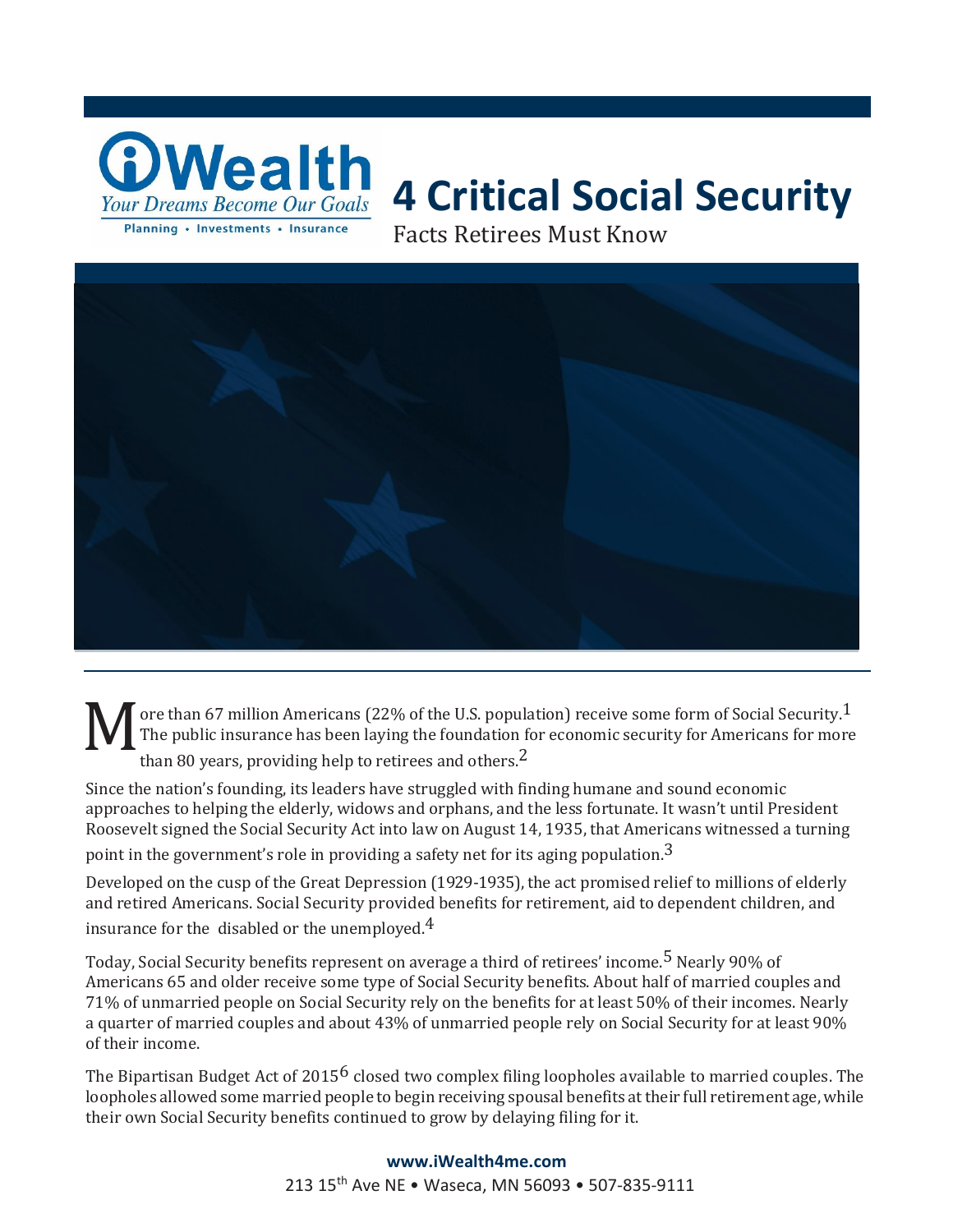The law requires applicants to file for both benefits. Called "deemed filing," the revisions are extended to those who have at least reached their full retirement age. Deemed filing means you were "deemed" to file for both benefits.

## **Here are four important changes to Social Security implemented in 2018:7, 8**

- 1. Social Security recipients receive a 2% increase in payments in 2018. The Social Security Administration (SSA) attempts to match benefits to inflation.
- 2. The maximum taxable earnings limit rose to \$128,400 (from \$127,200 in 2017). Earnings above that limit are not taxed. Workers' Social Security tax remains at 6.2%.
- 3. The full retirement age continues to rise. It is scheduled to increase by two months each year until 2022, when it reaches 67.
- 4. Earning limits are expected to increase. Social Security recipientswhoworkwill find their benefits temporarily reduced.

We'll discuss many of these items in greater detail later in this

report. The SSA makes annual changes to the program.<sup>9</sup>

#### **Here are some important facts:**

#### **Your benefit amount depends on your retirement age.**

Your benefit amount varies depending on when you apply for benefits. You may file to claim benefits

before your full retirement age. The earliest you can claim is at 62; the latest you can claim is 70.<sup>10</sup> If you claim prior to reaching your full retirement age, the SSA reduces your benefit amount by a percentage for each month prior to your full retirement age. For example, if you were born in 1960 and retire at 62 (2022), you'll get 70% of your monthly benefits.<sup>11</sup> If you retire at 65, you'll get 86.7%.

Full retirement age varies. The full retirement age is 66 years and 2 months for those born in 1955. The age gradually increases to 67 for people born in 1960 and later.  $^{12}$  If retirees take benefits prior to their full retirement age, their benefits will be permanently reduced. The full retirement age is when recipients will be able to receive their full benefits (or 100% of their calculated benefits).

Following legislative changes in 1983, the full retirement age, which was 65, began rising by two months starting for people born in 1938.<sup>13</sup> However, benefits will increase by 8% per year for those who decide to delay collecting Social Security beyond their full retirement age. Recipients who wait until they're 70 to collect benefits will receive 24% higher payments.

Both choices (retiring early at 62 or delaying until the age of 70) have advantages and disadvantages.  $^{14}$ 

The SSA calculates individual benefits so that recipients receive approximately the same total amount over the course of their retirement.<sup>15</sup>

#### **You may work and collect Social Security benefits.**

The SSA acquires information from you, such as bank account and routing numbers, during the initial application process. You're required to provide the SSA with outside earning estimates for the upcoming year.

The SSA obtains your outside earnings from the W-2 forms your employer files or your selfemployment income on tax returns to verify your income and gauge your benefit amounts. Social Security benefits are based on the

projected income levels you report at the beginning of the year. The SSA will inform you if your benefits will have to be adjusted based on outside earnings.<sup>16</sup> The SSA sets outside earning limits for recipients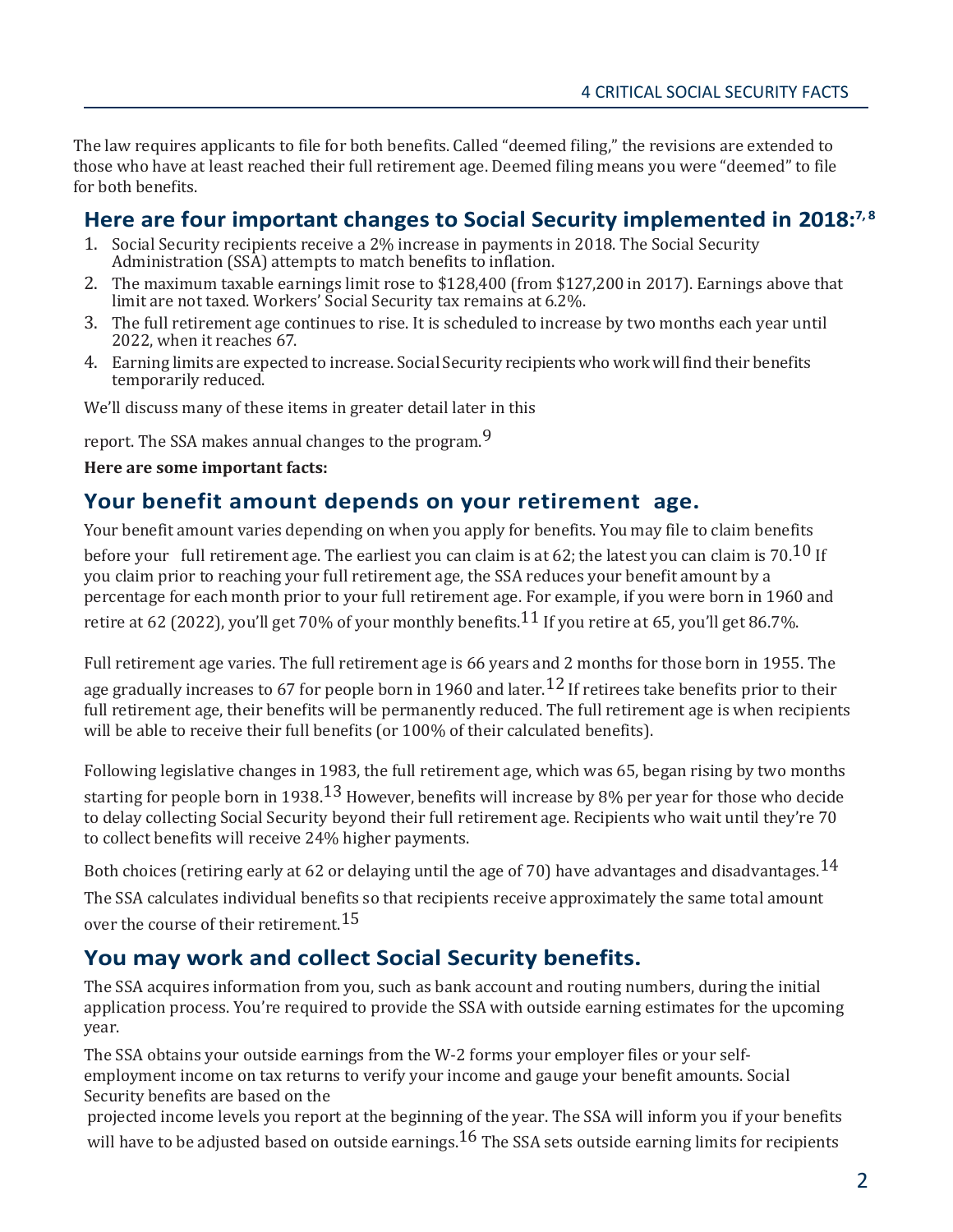who receive benefits.<sup>17</sup> When you exceed those limits, the SSA reduces your Social Security benefits. The limit on outside earnings for 2018 is \$17,040.

The SSA deducts \$1 in benefits for every \$2 above the outside income limit if you're working and collecting Social Security prior to your full retirement age. In the year you reach full retirement age, the SSA subtracts \$1 in benefits for every \$3 you earn above \$45,360. However, that deduction only applies in the months of that year prior to the month you reach full retirement age.

In the month you reach your full retirement age, the SSA no longer restricts your outside earnings. This year's \$45,360 outside income limit is an increase from 2017's \$44,880.

#### **Here are some examples:**

Mr. Jones turns 67 (his full retirement age) in July 2018. Mr. Jones has been making \$40,000 a year from his job. He reported his estimated earnings for 2018 at the beginning of 2018. The SSA will verify his earnings estimates with his W-2 forms at the end of the year.

Mr. Jones has been collecting Social Security benefits since he turned 62. Under the current income limits, the SSA would have been making deductions from his benefits on \$22,960, the difference between \$40,000 and \$17,040. Since the SSA deducts only \$1 for every \$2 above the outside income limit, the deductions to his Social Security benefits are half of that amount: \$11,480 a year or \$956 a month. If the SSA had determined that Mr. Jones would receive \$1,413 per month from Social Security, the national average,  $18$  his adjusted check would be \$457, the difference between \$1,413 and \$956.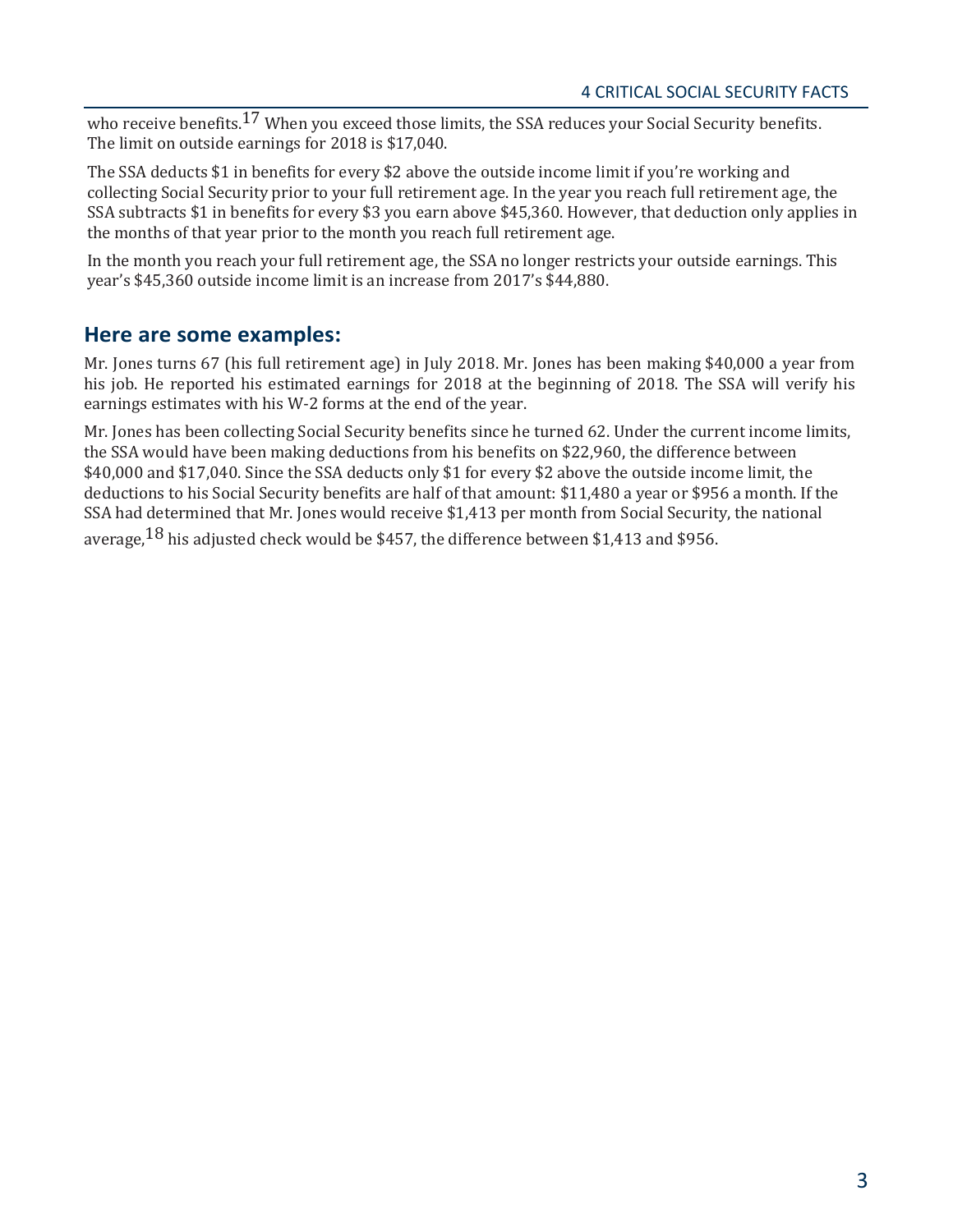#### HERE'S WHY YOU SHOULD WAIT:<sup>19</sup>

- You plan on working, and you expect to earn •more than the Social Security's \$17,040 income  $limit.<sup>20</sup>$
- You have little savings: you're single and • healthy. Waiting to collect benefits will increase payments.
- Your spouse is working. The higher combined income means a larger portion of your Social Security benefits may be taxed. By waiting to collect Social Security, you'll be able to keep more of your benefits.
- You expect to have a long life. The average life • expectancy of an American reaching 65 today is about  $85.^{21}$
- Your spouse's benefit is smaller or your spouse • is considerably younger. Your combined life expectancy is longer.

## **HERE'S WHY YOU SHOULD NOT WAIT:22**

- You don't expect to earn income above the • annual \$17,040 limit for 2018.<sup>23</sup>
- You have health problems or have belowaverage life expectancy.
- Your spouse's benefit is larger than yours.
- You lack other income sources and have no opportunity to earn money.
- Although Social Security checks will be smaller, you will have collected 8 more years of checks (96 months) than if you had waited until you had reached 70.<sup>24</sup>
- More people choose to start collecting benefits • at 62.

Once Mr. Jones reaches the year of his full retirement age (2018), the SSA will no longer make deductions to his benefits in that year (prior to his birthday) because his income will be below the higher outside earnings limit of

\$44,880. The upper limit applies for recipients who are earning outside income and who have reached the year of their full retirement.

Mrs. Smith is another story. Her projected annual income for 2018 was \$50,000 within the year she turned 67 (her full retirement year) and before her August birthday. Her income above the higher limit of \$44,880 (\$5,120) reduces her Social Security benefits at the 3-1 rate: a \$1 deduction for every \$3 over that limit. That's \$1,706.67. Divide that amount by 3 (for the 3-1 rate), and the SSA deducts \$568.89 annually from her Social Security checks.

In August, the month she turns 67 and afterward, the SSA no longer reduces her benefits. She no longer has income limits.

If Mrs. Smith had claimed Social Security benefits at 62 and had been making \$50,000 a year in outside income, her benefit amount would have been reduced under the lower limit: \$17,040. The difference is \$32,960. The SSA would have deducted half of that from her checks: \$16,480 a year or \$1,373.33 a month. If her Social Security payments had been calculated at \$1,400 a month, for example, she would have been receiving \$26.67 a month in benefits prior to her reaching the year of her full retirement age.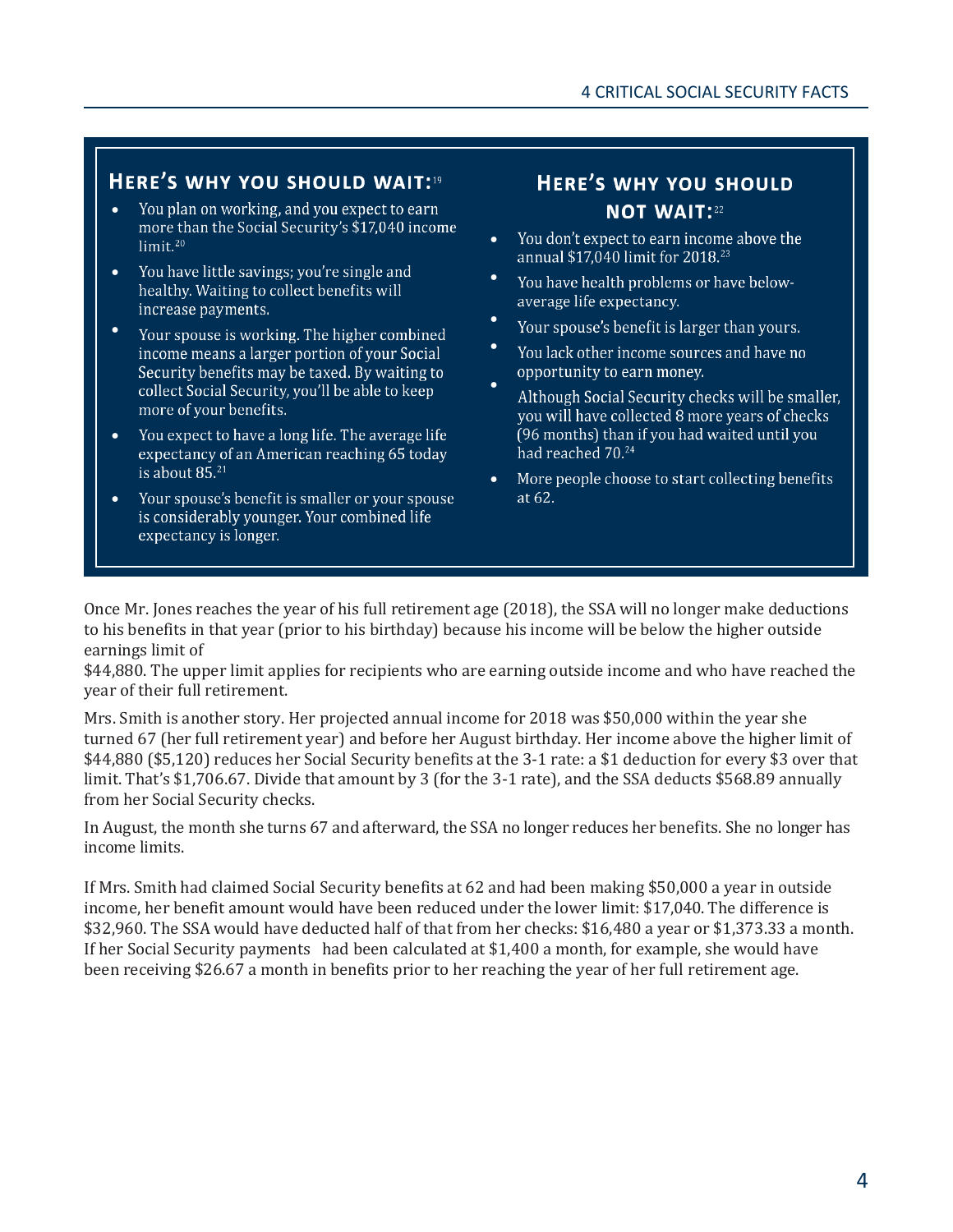## **Your Social Security benefits are subject to income taxes.**

You may still have to pay taxes on your Social Security benefits.<sup>25</sup> However, no one pays taxes on more than 85% of their benefits.  $26$ 

The SSA requires recipients to pay taxes if they file returns as individuals and their combined income is more than

\$25,000. Joint filers (who are married) are required to pay taxes if their combined income is more than \$32,000. Married Social Security recipients who file separate returns may still have to pay taxes on their benefits.

If you file a return as an individual and your combined income is \$25,000-\$34,000, you may have to

pay income tax on up to 50% of your Social Security benefits.<sup>27</sup> You calculate your combined income by adding together your adjusted gross income, taxable interest income, and half of your Social Security benefits.

Up to 85% of your benefits are taxable if you file as an individual and your combined income exceeds \$34,000.

For joint filers who are married, up to 50% of their benefits are taxed if their combined income is \$32,000-\$44,000 or 85% of their benefits if their combined income is more than \$44,000.

To boost your nontaxable income, some advisors recommend focusing on income sources that are not part of your combined income.28

## **These income sources may not be subject to federal taxes:<sup>29</sup>**

- Employer-provided insurance
- Life insurance payouts
- Inheritances and gifts
- Qualified Roth IRA distributions
- Municipal bond interest
- Sale of principle residence

(Seek advice from a tax professional to learn more.)

Get advice from a qualified financial professional to help you develop a clear picture of your investment and retirement goals.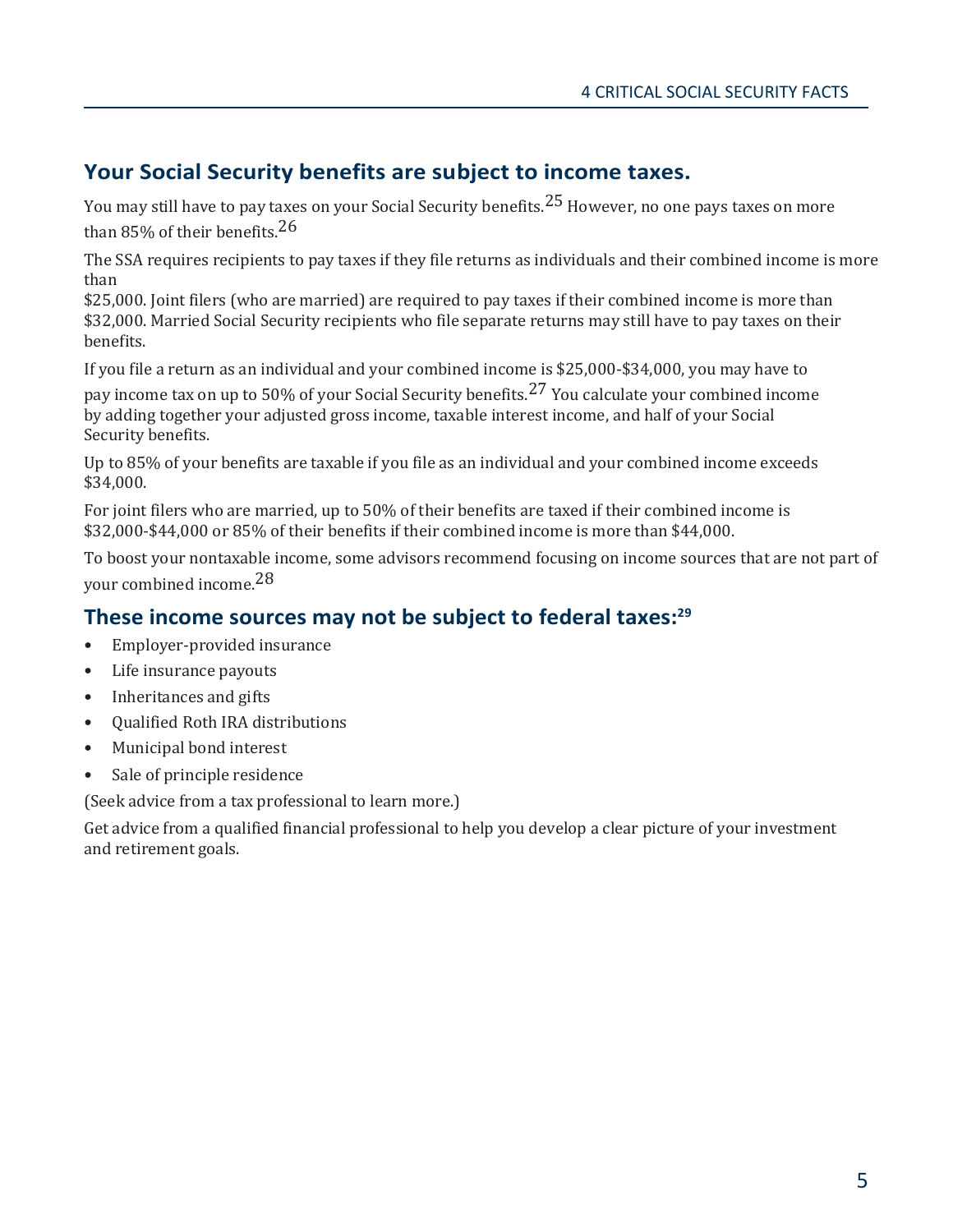## **Married couples get spousal and survival benefits.**

Social Security benefits for married couples work differently. Here are five important facts:  $30$ 

- 1. Your current marital status doesn't affect your eligibility for Social Security benefits. If you've worked at least 10 years and earned at least 40 work credits, you can get benefits.
- 2. The SSA doesn't penalize married couples or restrict benefits. Spouses receive benefits based on their own work histories.
- 3. If you're eligible to receive one of two benefits, you receive the higher one. Lower-paid spouses are eligible for benefits either on their own work histories or the spousal benefit on their partner's record. Lower-paid spouses are eligible to receive between a third to a half of the benefits of their partners.
- 4. Divorced spouses who were married at least 10 years are eligible for higher benefits based on the records of their partners. Divorce decrees relinquishing rights to partners' benefits are not binding.
- 5. Widowed Social Security recipients are eligible for widow benefits. Widows may get 71% (at age 60) and 100% of their spouses' when the widow reaches full retirement age.

#### **How is your Social Security calculated?<sup>31</sup>**

The SSA calculates your benefits based on your lifetime earnings. If you're not retired and haven't set up a Social Security account, you may go [to www.socialsecurity.gov/estimator t](http://www.socialsecurity.gov/estimator)o learn more about your projected benefits. You may also set up an account a[t www.socialsecurity.gov/myaccount.](http://www.socialsecurity.gov/myaccount)

The SSA calculates your Social Security benefits by indexing your average monthly earnings during the 35 years you earned the most. The administration generates your basic benefit, or "primary insurance amount," which is what you will receive at your full retirement age. The average monthly benefit is \$1,369.32

You may contact the SSA at 800-772-1213. The SSA's TTY number for the deaf or hard of hearing is 800-325- 0778. You may speak to a Social Security representative by calling those numbers from 7:00 a.m.–7:00 p.m., Monday–Friday.

## **Conclusion**

We hope you found this report educational and informative. You may incorporate the principles and facts in this report into your retirement strategy to help optimize your Social Security benefits.

Developing a plan with an understanding of how to optimize your Social Security may make retirement easier and more comfortable.

Working with a financial advisor will help equip you to find the solutions that will fit your retirement

lifestyle. We can help you analyze your financial situation to develop a strategy for achieving your

retirement vision.

If you or anyone close to you would like to discuss how to maximize your Social Security benefits with a professional, please give our office a call at 507-835-9111 to schedule a complimentary consultation.

Warm Regards,

Broad Connois

Brad Connors President